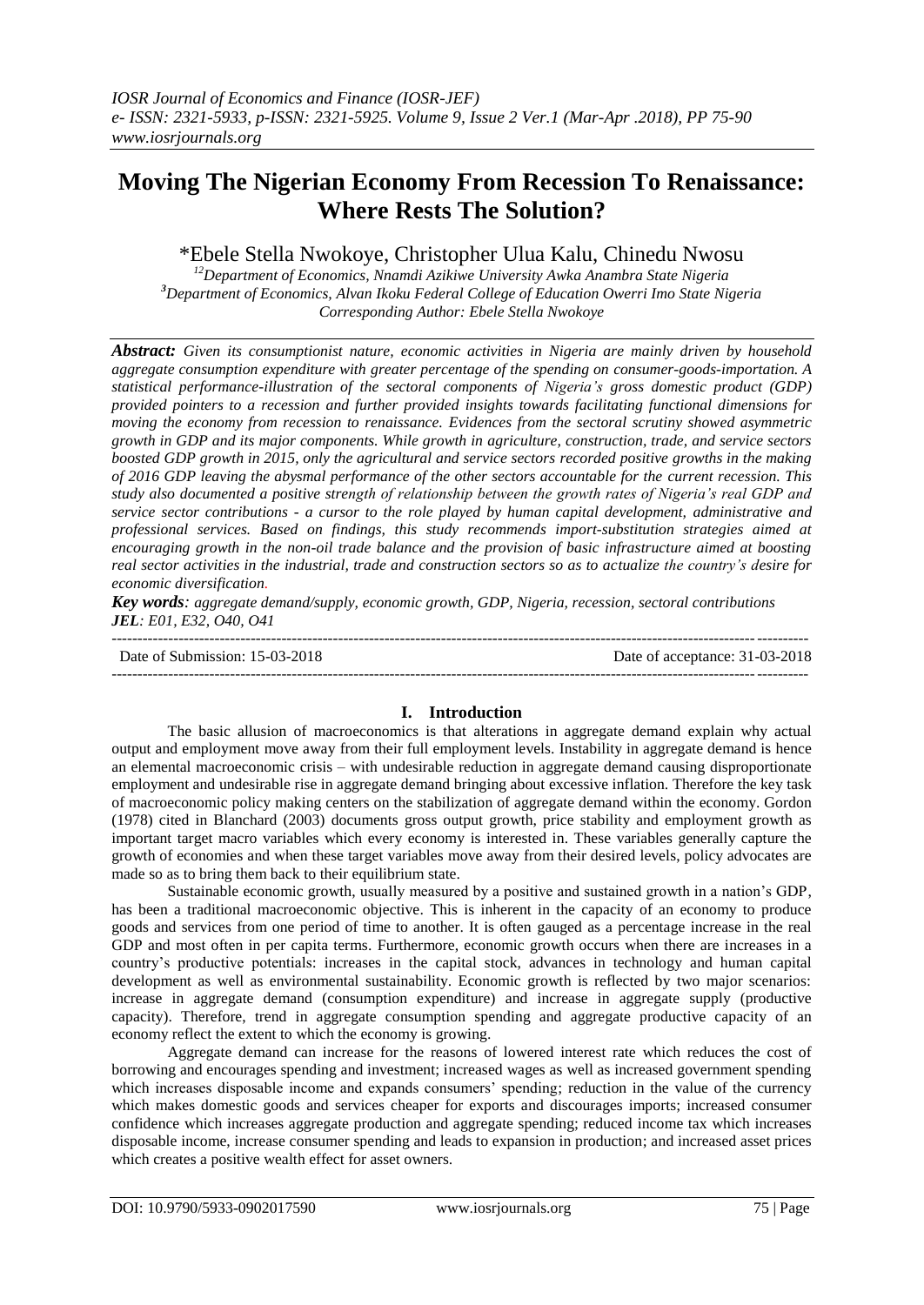On the other hand, aggregate supply can increase for reasons of increased capital goods which lead to investment in new factories and infrastructural development; increased labour force which comes through increased birth rate, immigration, division of labour and specialization; increased labour productivity which comes through human capital development (better health and education); discovery of new raw materials and new minerals; technological improvements; economic and political stability which reassures business firms to increase investments and re-invest in order to expand capacity as rises in uncertainty discourages investment; and reduction in inflation encourages business investment while increase in inflation increases volatility, amongst others.

Earlier research on the interaction between aggregate demand and supply is credited to Frisch (1933) and Slusky (1937) cited in Sorensen and Whitta-Jacobsen (2003) and according to the Frisch-Slusky paradigm, economic recessions occur as a consequence of several impulses that affect aggregate demand and aggregate supply. Movements in macroeconomic variables produce time series that act as sequence of rising and falling movements with marks of certain approximate uniformities and regularities. This implies that performance in certain supply-side or demand-side aggregates affect the performance of the composite aggregate like GDP. Hence, shocks or impulses that hit certain key components of the real GDP is propagated and amplified through aggregate demand-aggregate supply interactions. Frisch-Slusky paradigm of business cycle has three main components: the shock, propagation mechanism and the cyclical fluctuations. The shock initiates a movement in economic activities while propagation mechanism transmits the shock to the economic system over time resulting to economic recession. According to Sorensen and Whitta-Jacobsen (2003), events that trigger shift in the aggregate demand and aggregate supply curves is at the root of recession. In this context, economic fluctuation is seen as the economy`s reaction to the demand and supply shocks.

Since independence 1960, Nigeria has witnessed many periods of economic recessions. At each recession, economic policies were made to counter the effect of the recession and bring the economy to the path of recovery. Table 1 shows a topology of recessions in Nigeria.

| S/N                    | <b>Shock</b>                           | Origin                                                     | Consequence                                                    |
|------------------------|----------------------------------------|------------------------------------------------------------|----------------------------------------------------------------|
|                        | High crude oil price                   | OPEC decision to quadruple the price of crude oil:<br>1972 | Economic boom                                                  |
| $\mathcal{D}_{\alpha}$ | Low Crude Oil demand                   | Another round of crude oil price increase: 1979-<br>1981   | World economic recession that<br>affected Nigeria              |
| $\mathcal{R}$          | Foreign debt                           | Fiscal Policy Stance of external borrowing: 1981 -<br>1985 | Debt crisis                                                    |
| $\overline{4}$         | Inappropriate policy                   | Poor macroeconomic management                              | Macroeconomic instability                                      |
| $\overline{5}$         | in<br>Economic<br>Changes<br>structure | Structural Adjustment Programme (SAP) :1986-<br>1992       | Mixed result                                                   |
| 6                      | Global financial crisis                | Subprime mortgage crisis 2007-2009                         | Weak demand for Crude oil<br>causing global<br>Economic crisis |
|                        | Low crude oil price                    | Shale oil and middle East crisis 2015-2016                 | Recession                                                      |

**Table 1**. Topology of shocks and Recession in Nigeria

**Source**: Authors' Compilation

Following the discovery of oil in commercial quantity, Nigeria`s economy became heavily dependent on the oil sector to the neglect of other sectors. Oil serves as the major export commodity as well as the main source of foreign exchange and revenue to the Nigerian government. As a result, changes in the international oil market poses great concerns for Nigeria's fiscal outlook. Nigeria's budget process has been heavily determined by the activities of the international oil market which exposes the expected revenue to the government based on oil price benchmark to constant review to reflect the prevailing market price. This exposed the economy to the vagaries of international oil market with regular price fluctuations which helped to trigger many of the economic recessions experienced in Nigeria since the early1970s.

These fluctuations in oil price play a crucial role in macroeconomic performance of Nigeria because of its impact on the country's public revenue. For instance, it is observed that non-oil revenue constituted over 73 percent of total government revenue in Nigeria before the first oil price shock of 1972 when OPEC quadrupled international oil price. In order to correct this anomaly, several diversification policies targeted at encouraging the growth of non-oil were implemented. Despite these policies, growth in the different sectors of the economy remained unstable. A cursory look at the general performance of these sectors indicates an asymmetric growth which impacts on the real GDP. This can be observed from aggregate summary of economic activities in the annual growth rate of the real GDP as shown in Figure 1.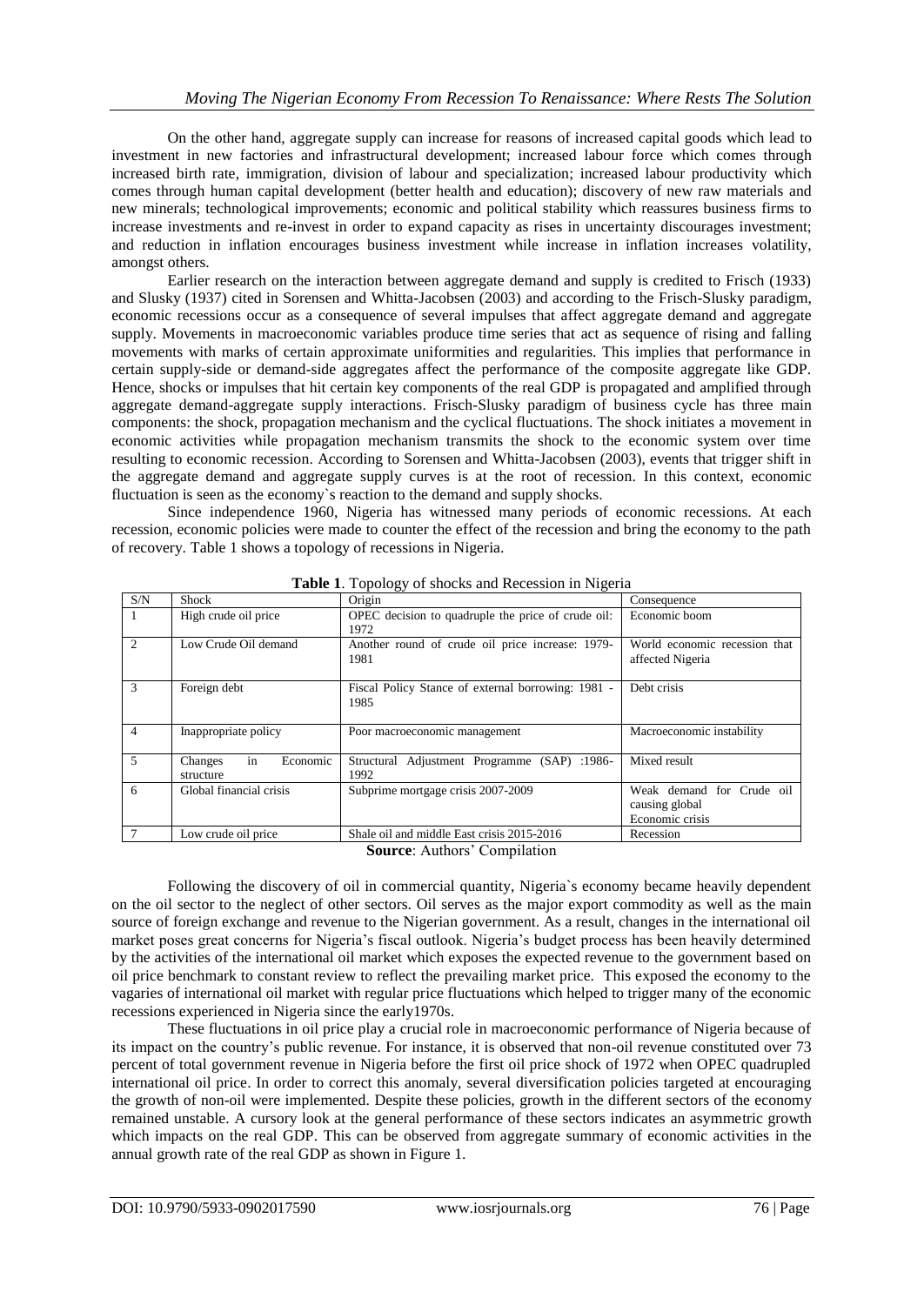

Figure 1 reveal a positive growth in the early 60's but negative growth rate in the late 60's. Early 1970`s showed positive growth while there was negative growth rates of -5.23 percent in 1976 and -5.76 percent in 1979. The early 1980`s averaged a negative growth rate of 7.7 percent. There was a mixture of periods of positive and negative growth rates in 1990`s. The economy maintained a positive growth rate from the 2000`s until 2016. During the first quarter of 2016, the economy shrank by 0.36 percent to hit its lowest point in 25 years. By second quarter of 2016, Nigeria's GDP contracted by 2.06 percent to record its lowest growth rate in three decades (National Bureau of Statistics, 2016). The annual growth rate of the real GDP for the entire 2016 stood at -1.5 (World Bank, 2017)

The essence of this paper is to review the Nigerian scenario while probing into the extent of contribution of real sectors of the economy towards the making of the real GDP. The Nigerian economy comprises of five real sectors which are responsible for the creation and distribution of goods and services: The agricultural, industrial, construction, trade and the service sectors. A statistical analysis of the sectoral contributions to Nigeria's GDP provides clues as to the performance of the sectoral components of the economy while providing and facilitating functional dimensions for moving the Nigerian economy from recession to renaissance. In line with data availability, this paper adopted the content analyses style of interrogation while all the data were sourced from the Central Bank of Nigeria (CBN) Bulletin 2015 and National Bureau of Statistics (NBS) Quarterly Reports, for the four quarters of 2016.

## **II. Review of Basic Theory**

#### **Real Business Cycles Theory**

The theory of real business cycle (RBC) is an off-shoot of the efforts of Lucas and Prescott (1977) and is credited to Kydland and Prescott (1982). The RBC theory consists of series of models which emphasize the role of technology shocks in motivating fluctuations in aggregate supply (production). The theory asserts that increase in aggregate supply through improvement in the rate of inputs usage is the main source of economic growth. Hence, if the output grows more than the inputs usage (causing increases in total factor productivity), then reallocation of factor inputs into more productive ventures can be achieved thereby bringing down the economy's rate of factor unemployment.

The real business cycle theory is at variance with the other theories of business cycle as propounded by the [Keynesian and the monetarist economists](https://en.wikipedia.org/wiki/Keynesian_economics) in providing a response on the main factor that influence and consequently alter the allocation of factor inputs in an economy. [Kydland](https://en.wikipedia.org/wiki/Finn_E._Kydland) and [Prescott](https://en.wikipedia.org/wiki/Edward_C._Prescott) (1982) saw this as technological shocks captured by arbitrary fluctuations in productivity level which is capable of shifting constant growth trends up or down. Instances of such shocks include innovations, bad weather, imported inflation, stricter environmental and safety regulations, poor business and investment climate, political instability, etc. The common substance is that a *shock* directly changes the efficiency of capital and or labour, and this in turn changes the work decisions of workers and firms. These alter what the aforementioned agents buy and produce and ultimately change the level of aggregate outputs. RBC models predict time sequences of allocation for consumption, investment, etc. given these shocks.

The theory forecasts that there is general increase in output, consumption, investment, and input usage above their long-term trends given a temporary favourable shock. The implication is that a short-lived shock has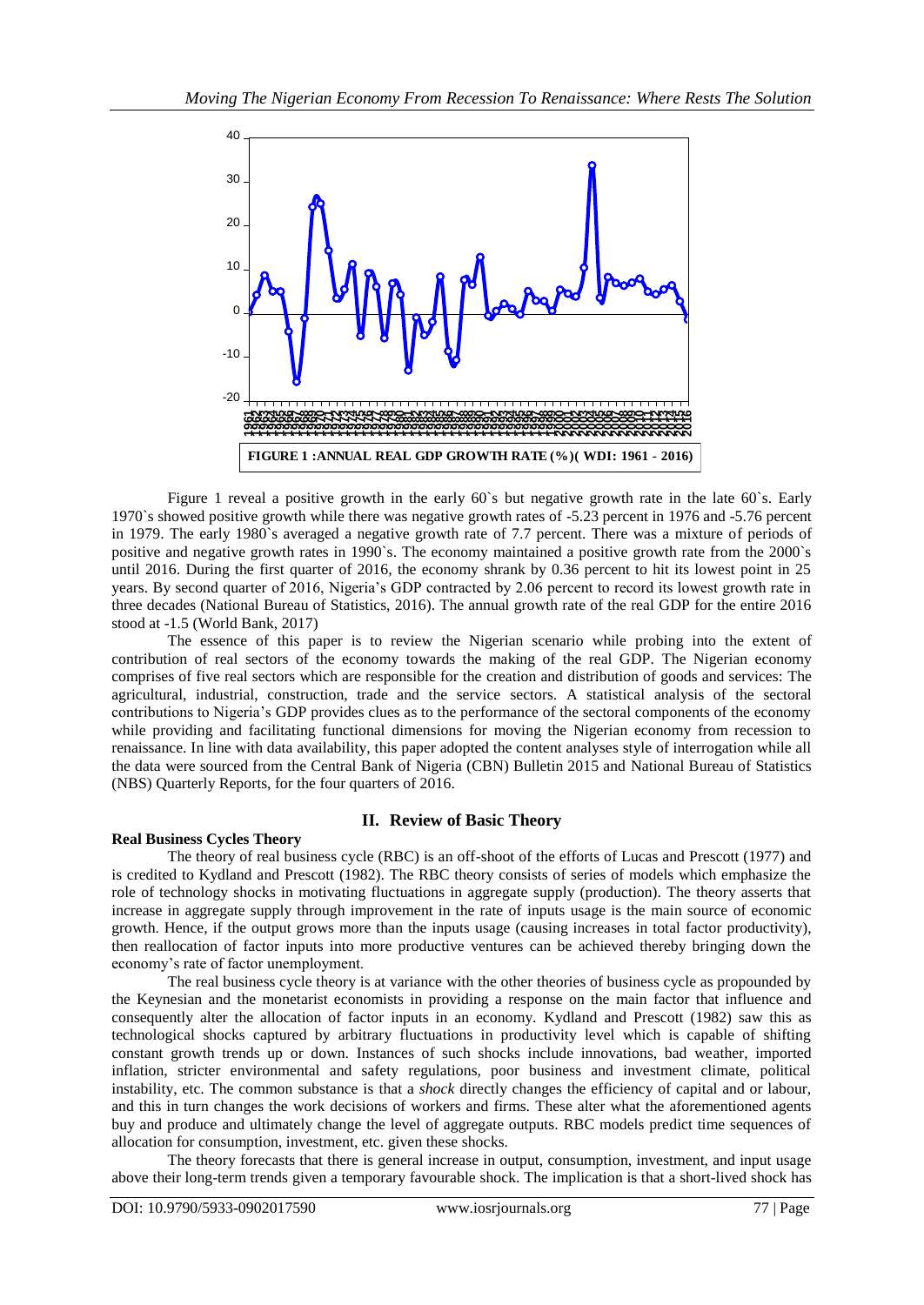long-run impact in the future through increased investment that leads to more capital accumulation. The effect of the shock may become persistence and amplified through an internal *propagation mechanism* that sustains the *above-trend* behaviour of output.

The basic assumption of the RBC theory is that economic agents respond optimally all the time as they seek to maximize utility. This theory holds that economic agents will always prefer periodic fluctuations in economic activity to economic stagnancy. Economic agents abhors recessions as it is preceded by undesirable productivity shocks that constrain economic activities. Firms in a recessed economy require less inputs usage which implies increased in unemployment. Despite these constraints, agents still achieve the best possible outcomes While markets will react efficiently. This assumption upholds laissez-faire as the best policy in a recessed economy. However, it has been debated due to the abstract nature of the theory.

The real business cycle theory is criticized on a number of grounds. First, economists such as Mankiw (1989) and Summers (1986) have contested the assumption of large and sudden changes in available production technology as being unrealistic. More so, [Summers \(1986\)](https://en.wikipedia.org/wiki/Real_business-cycle_theory#CITEREFSummers1986) had challenged Prescott model for its inability to suggest a specific technological shock for an actual downturn apart from the oil price shock in the 1970s as well as the lack of microeconomic evidence for the large real shocks that need to drive these models. Secondly, the assumption that unemployment reflects changes in people's decision to want implied that the recorded 25% unemployment observed at the summit of the 1933 [Great Depression](https://en.wikipedia.org/wiki/Great_Depression) would have (unrealistically) been as the result of a mass decision to take a long vacation (Hoover, 1988).

Thirdly, the assumption, that monetary policy is an irrelevant tool for controlling economic fluctuation has also been floored because it has been widely agreed that wages and prices do not adjust as quickly as needed to restore equilibrium. Thus economists no longer accept the policy-ineffectiveness proposition (Hoover, 1988). Even in Nigeria, the Central Bank has effectively relied on the use of monetary policy to stabilize the economy in pursuance of a desired objective.

#### **III. The Nigerian Economy: Sectoral Analyses In Search For Evidences Of Recession 3.1 Conceptual Issues on Economic Recession and Renaissance**

A recession is a break away from normal economic activities of aggregate demand (consumption), aggregate supply (production), employment, investment, etc (CBN, 2016c). It is a decline in economic activities obviously denoted by a negative growth rate of the GDP for two consecutive quarters of a year. Its immediate presence is felt when the theory of business cycle is engaged: therein, the peak represents economic boom while the through represents economic recession. Recessions are caused by decline in real output where consumptionist rather than productionist-driven economic activities prevail. In this scenario, the main component of aggregate expenditure that drives economic growth is the household consumption expenditure. The effect of recession is visible in the downward trend of industrial production, employment, real income and wholesale-retail trade. Summarily, the growth rate of the country's GDP declines following decline in economic activities spread across the country. On the other hand, economic renaissance refers to the recovery, rebirth and revitalization of an economy which had previously been plunged into a recession. It is the phase of the [business](https://en.wikipedia.org/wiki/Business_cycle)  [cycle](https://en.wikipedia.org/wiki/Business_cycle) following a [recession.](https://en.wikipedia.org/wiki/Recession) At this phase the economy regains and exceeds peak employment and output levels prior to the recession. It is typically characterized by abnormally high levels of growth in real GDP, employment, corporate profits, increase in consumer confidence and other indicators. At this phase, economic activities begin to rebound while the real sector growth rate turns positive. Both monetary and fiscal policies are required to put the economy on the part of renaissance (Romer, 2001).

#### **3.2 Growth in Nigeria's Real GDP: 1970-2016**

Nigeria is a country of about 178 million people, good vegetation, lots of water bodies, good climate and free from natural disasters such as earthquakes, tornados, volcanic eruptions and landslides. Over the past 50 decades, the economy had depended heavily on the proceeds of the crude oil sub-sector. Thus, agricultural sector suffered huge neglect due to overdependence on the oil sub-sector. However, economic diversification as a reliable economic propeller has recently been advocated following the dwindling oil revenue occasioned by incessant fluctuations in international oil price. The economy witnessed downturn as shown by key indicators. By the end of the first quarter of 2016, economic growth in Nigeria began to recede as shown by the negative GDP growth rate of -0.36.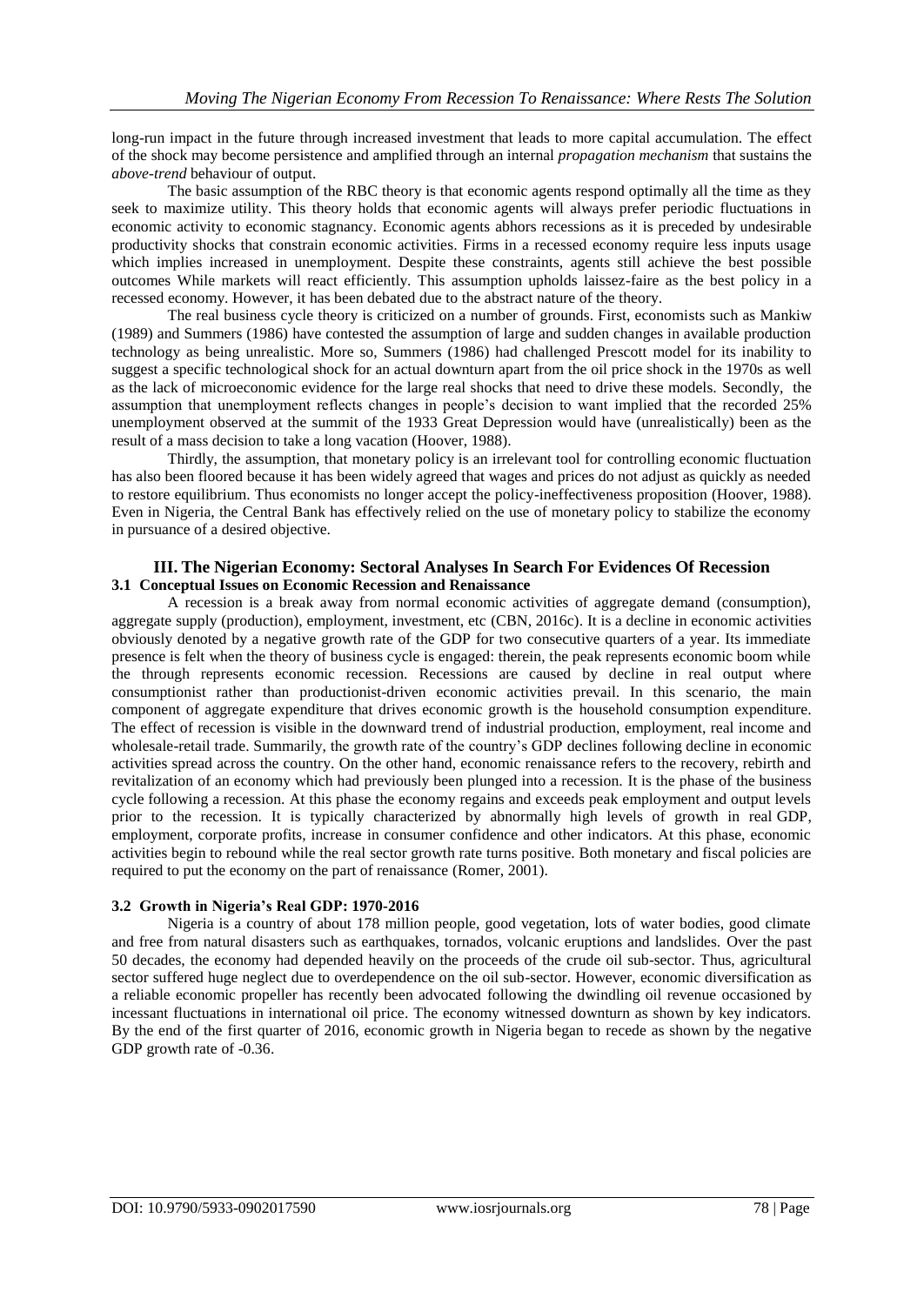

Figure 2 showed the trend in the growth rate of real GDP, inflation and unemployment (2014Q1 – 2016Q4). Evidence from Figure 2 indicates that there was stagflation in the economy as rates of unemployment and inflation (cost of living) grew in the same positive direction. A cursory look at these indicators reveals that stagflation existed prior to 2016 when recession was officially declared. For instance, annual unemployment rate for 2013 and 2016 stood at 26 percent and 29.8 percent respectively while inflation was 8.5 percent and 15 percent respectively for the same time periods. This implies that the economy was manifesting signs of economic downturn before the negative growth in the real GDP. By the end of the second quarter 2016, it became obvious that the Nigerian economy has slumped into recession following contractions in real GDP growth rate for more than two consecutive quarters. Figure 3 depicts the quarterly growth rate of Nigeria`s real GDP from 1971Q1 to 2016Q1.



Figure 3 reveals that there were economic contractions since 1970 but got to its all time lowest of - 2.24% in the third quarter of 2016. A critical look reveals a dwindling growth in the real GDP after the five-year period of 2001-2005 but it became evident during the last quarter of 2015 when the decline hit negative with a growth rate of -0.36%, -2.06%, -2.24% and -1.3% for the four quarters of 2016 respectively. Thus, the reality of an economy in recession cannot be denied even though the GDP growth rate moved up by 41% by the fourth quarter of 2016 showing signs that the economy is picking up.

The major real sectors driving the Nigerian economy include the agricultural, industrial, construction, trade and the service sectors. Figure 4 portrays the contributions of these five sectors to economic growth in Nigeria from 1971 to 2016 in terms of their respective percentage growth rates. It is observable that all these sectors recorded positive growth rate in the past except the agricultural sector with a negative growth of about - 2.9% between 1976 and 1980. This can easily be credited to the effect of the oil boom in the early 1970`s and the abandonment of the agricultural sector for white collar jobs. None of the sectors performed outstandingly except between 2001 and 2005 when the agricultural and trade sectors grew above 15% while the industrial and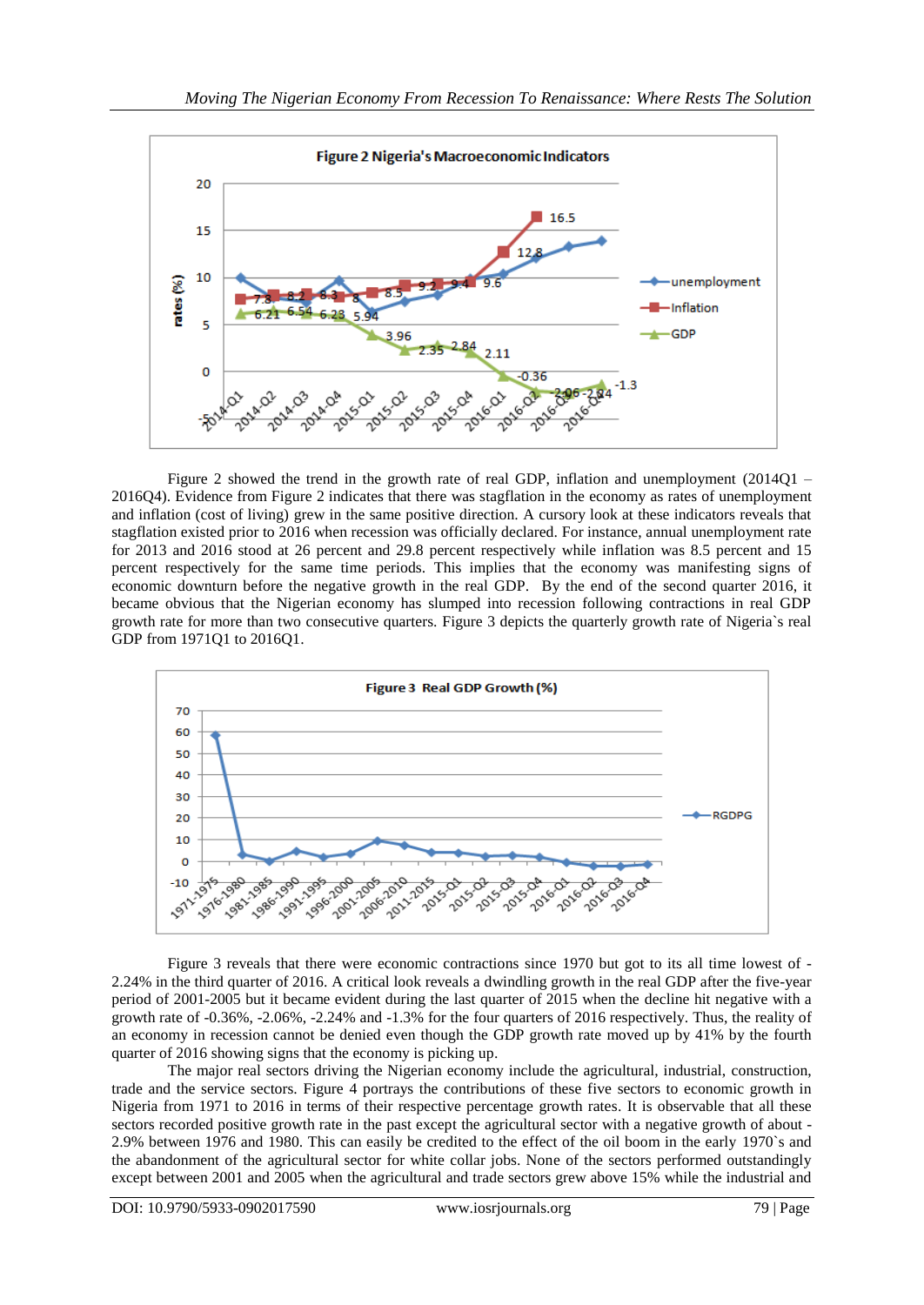service sectors grew at 4.5% and 9.8% respectively. This can be credited to the institution of democratic principles which hereto were not witnessed in the economy.



(RARGDPG-Agric,INRGDPG-Industrial,TRGDPG-Trade,COGDP-Construction,SRGDPG-Services)

Figure 5 makes Figure 4 clearer by showing the growth in the shares of the five real sectors of the Nigerian economy from the first quarter of 2015 to the fourth quarter of 2016. Apparently, growth in the contributions of other sectors except the agricultural sector to Nigeria's gross output has been on the decline. Second to the last quarter of 2016 was worst hit as only the real agricultural sector output grew at a positive rate as shown in Figure 5.



As stated earlier, a statistical illustration of the sectoral contributions to Nigeria's gross domestic product provides clues as to the performance of the sectoral components of the economy while providing and facilitating functional dimensions for moving the Nigerian economy from recession to renaissance. In the following sections, we concentrate on the statistical analysis of the individual performance of the respective sectors.

## **3.3 Evidence from Nigeria's Agricultural Sector**

Figure 6 provides evidence that the average growth rate in Nigeria's agricultural output has been stable over time despite climatic distortions and huge neglect it has suffered. In terms of budgetary allocation to agricultural sector, the African Union in 2003 recommended 10% share of the annual budget in order to achieve a sustainable growth rate. In Nigeria, however, evidence shows that budgetary allocation to the agricultural sector stood at 1.7%, 1.44%, 0.9% and 1.6% for 2013, 2014, 2015 and 2016 fiscal years respectively.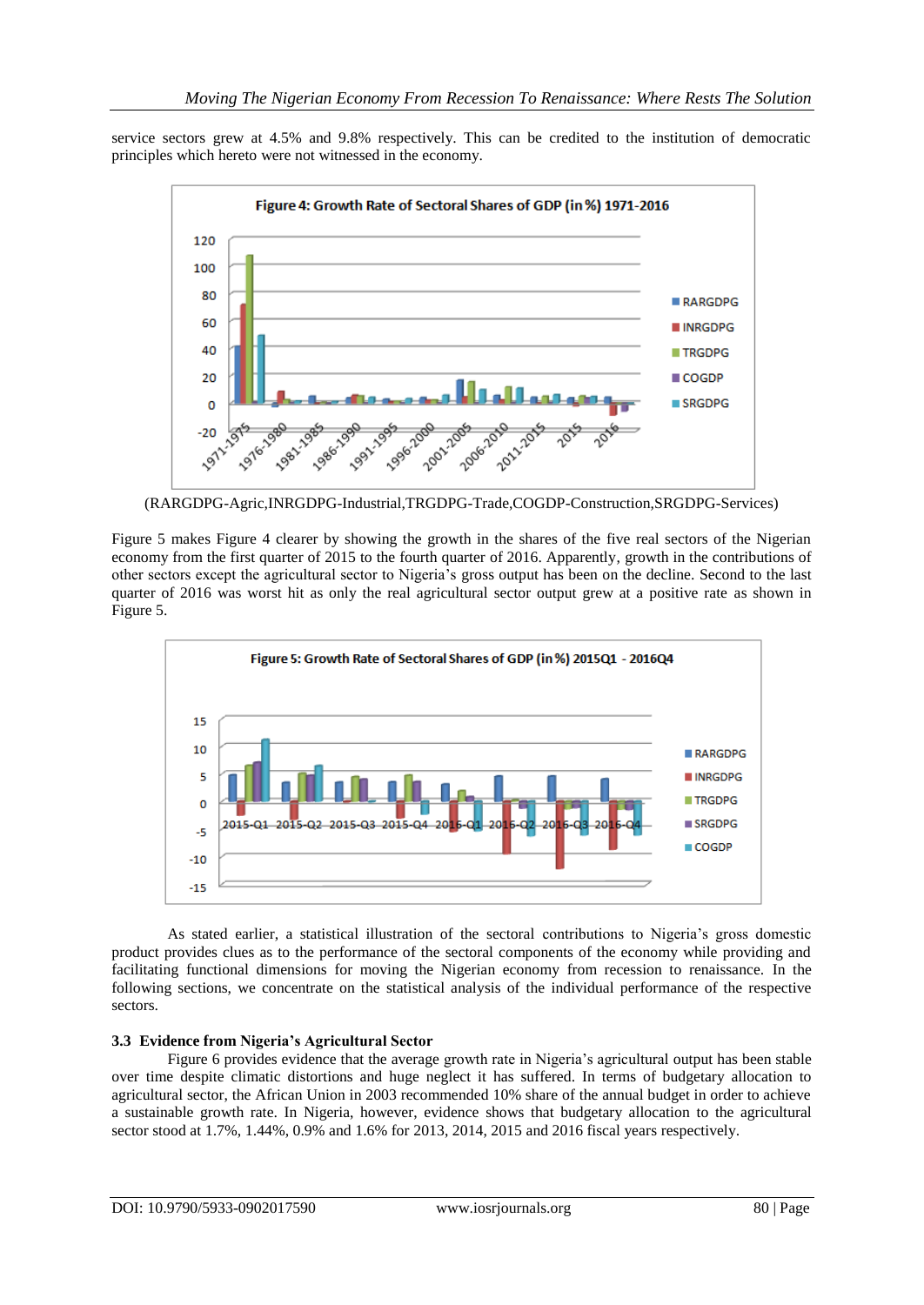

Figure 7 brings to clarity the present condition of the agricultural sector. It is worthy of note that at the onset of current recession, agricultural sector output growth nose-dived from 3.48% to 3.09% during the first quarter of 2016. However, the sector lent a heavy support to economic growth during the recessionary period as there was a rebound to about 4.5% in the following quarters. This is expected to continue irrespective of the decline in the sector outputs growth by the last quarter of 2016, which may be attributable to the harsh climatic conditions. This is indicative of the fact that Nigerians resorted to farming in order to survive the recession. From policy stance, this is non-repulsive and is healthy for future economic growth of the country.



## **3.4 Evidence from Nigeria's Industrial Sector**

Nigeria's industrial sector output comprises of the crude oil, solid minerals and the manufacturing subsector outputs. Figure 8 provides evidence that the average output growth rate in Nigeria's industrial sector has been unstable over time. It has been on the decline after the 2001-2005 average growth rates of 4.5%. The industrial sector is obviously bedeviled by unfriendly business environment and poor investment climate: poor electricity supply, bad roads, rent-seeking in government offices (evidenced in the quantum of fraud and highpowered monies recovered from politicians and government officials), multiple taxation, high cost of fuels (kerosene, petroleum motor spirit, gasoline) etc, hence, its current negative growth rate.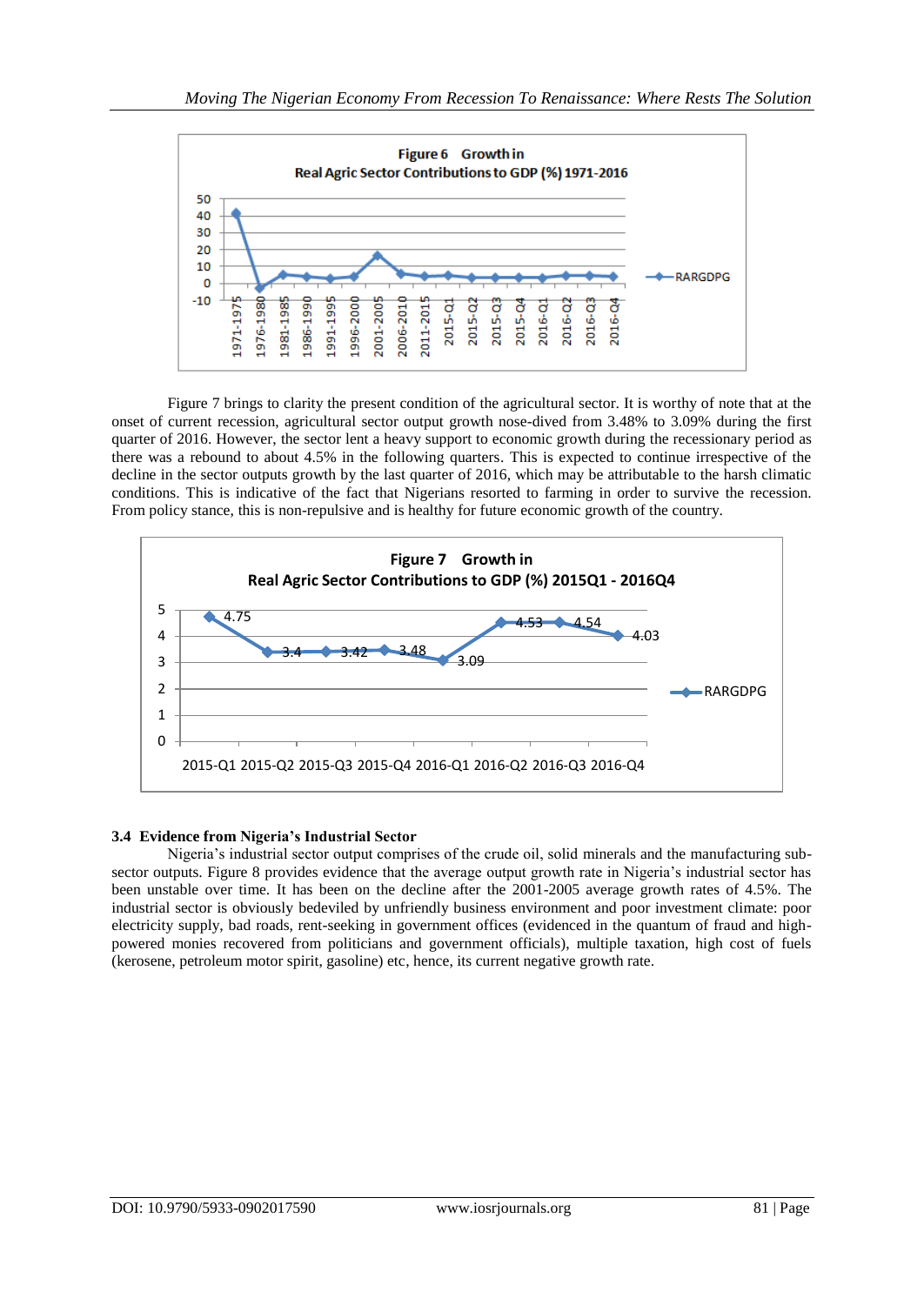

Figure 9 brings to clarity the present condition of the industrial sector. It is pertinent to note that the growth in this sector turned negative from the first quarter of 2015 till the last quarter of 2016, haven recorded a drop to 0.04% growth rate in the 2011-2015 five-year periods. Hence, it is noticeable that the Nigerian industrial sector first went into a recession before other sectors of the economy and thus, could have led the current economic recession.



The industrial sector's output growth rate reached an all time lowest of -12.21% in the third quarter of 2016 due to obvious reasons: current high debt profile with less infrastructural development; inability to effectively utilize foreign exchange from oil which pulls down the production of capital and producer goods due to the absence of foreign exchanges needed for the importation of raw materials; mismanagement of the windfall of 2010 to 2014. The consequent cash squeeze impacted negatively on overall business confidence (MAN, 2016; CBN, 2016a, 2016b). In fact, the negative growth rate of -12.21 during the third quarter of 2016 indicate the colossal decline in the manufacturing sector when a lot of companies either folded or relocated to other neighboring countries. From a policy stance, there should be deliberate efforts towards improving Nigeria`s ease-of-doing business index which currently stood at 169 out of 190 countries. This will create a profitable investment climate and enabling environment for small scale manufacturers.

Figure 10 lays credence to the serious decline in the productive capacity of the Nigerian economy. It provides evidence of reductions in the average manufacturing capacity utilization rate from the first quarter of 2015 to the last quarter of 2016.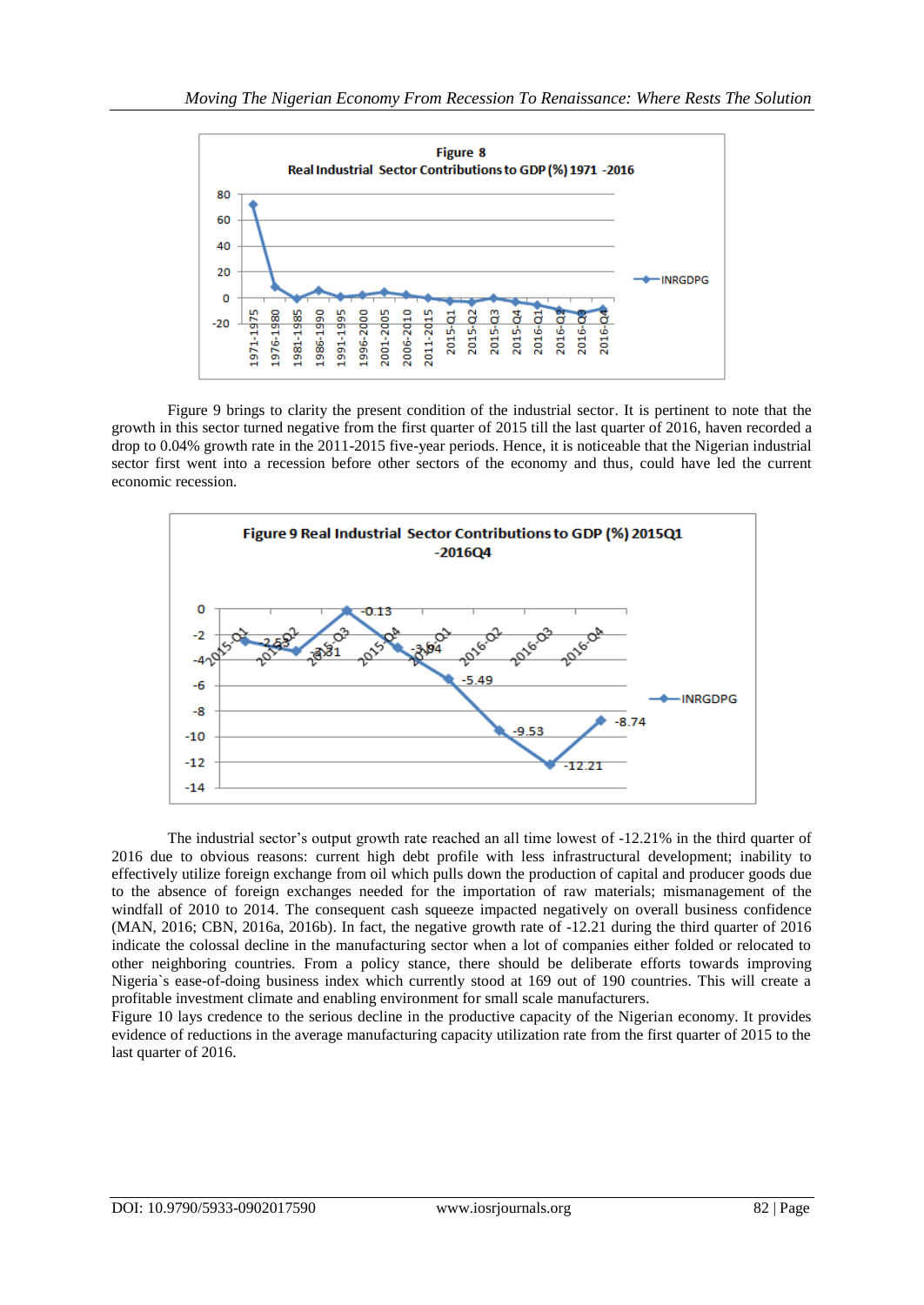

The average manufacturing capacity utilization which measures the extent to which the productive capacity of the manufacturing sub-sector of the industrial sector is being used. Figure 3.9 provides evidence of the under-utilization and consequently, inefficient usage of capital in Nigeria.



Figure 11 also exposes the gap in non-oil trade balance for the Nigerian economy from 1971 to 2015 on a five-year average. The non-oil trade balance reflects the extent to which there is a difference between the values of exports and imports of non-oil commodities. The non-oil sector external trade performance reflects the extent to which domestically produced commodities are exchanged in the international market. Figure 11 shows that the gaps between non-oil exports and imports have been negative since 1971 but this negative balance has been increasing in leaps and bounds since the 1991-1996 five-year periods. This gap further reinforces the nondiversified nature of the economy: Nigeria's inability to diversify its foreign exchange receipt to other real sectors of the economy (in consideration of the fact that its oil sector is an enclave) and the heavy reliance on importation as Nigeria is a consumptionist economy. Most of Nigeria`s consumer goods are imported into the country and the loss in the value of the naira makes it cheaper to have these rather than the domestically produced goods.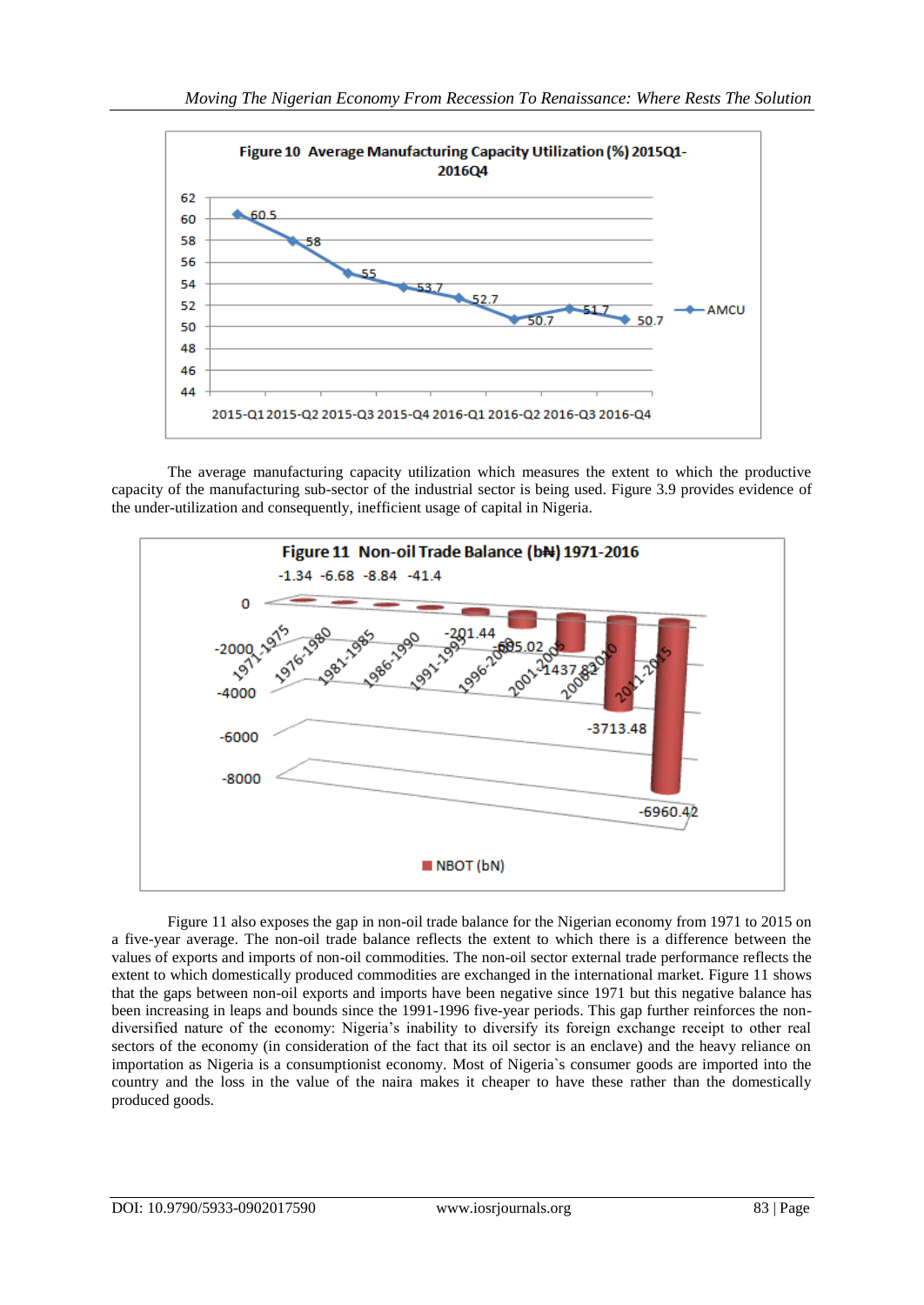

From Figure 12, it is easily observed that the growth in the non-oil balance of trade has turned negative since the third quarter of 2015. This may be credited to the scarcity and misplacement of priorities with respect to foreign exchange availability which deters importation. This underscores the need for proactive desire to industrialize, realign and diversify the economy. This implies a positive attempt at closing up the gap between non-oil exports and imports in Nigerian economy.

## **3.5 Evidence from Nigeria's Construction Sector**

Figure 13 shows the growth in Nigeria's construction sector output and it is observable that output has been growing except for 1981-1985 five-year period when the sector recorded a negative growth. Of recent, growth in output reached its all time lowest of -5.98 in 2016 having recorded negative growths from the third quarter of 2015 as observed in Figure 14.



This poor performance of the construction sector is furtherance to Nigeria's current recession.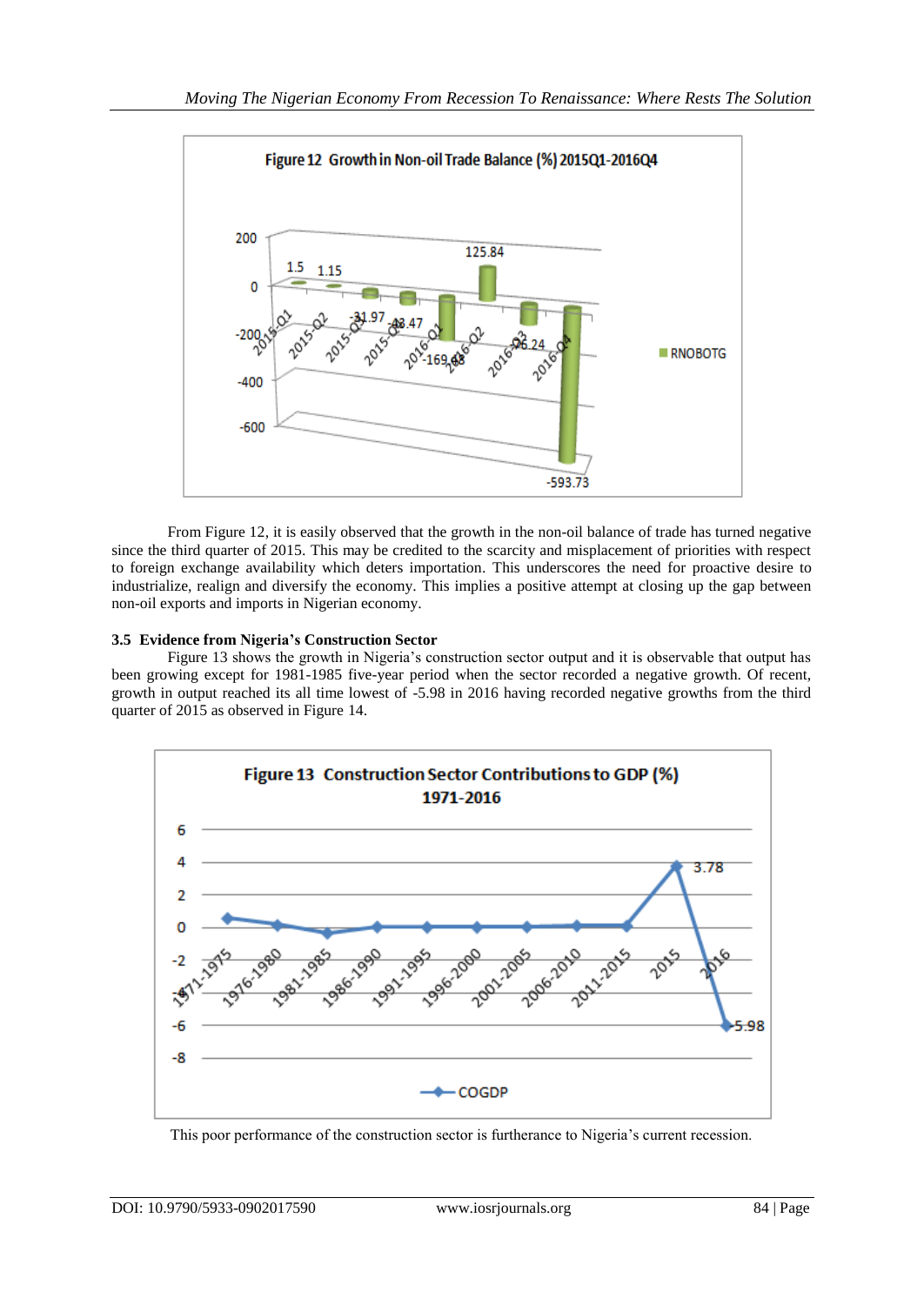

## **3.6 Evidences from Nigeria's Trade Sector**

Evidences show that the agricultural and the trade sectors were very high contributors as the trade sector contributed 17.57% while agriculture contributed 22.5% respectively to the real GDP of Nigeria in 2016. Figure 15 shows that the growth in the trade (wholesale and retail) sector's output has been on steady decline as the most recent increase in real trade sector contributions to the GDP was a value of 15.33 obtained in the 2001- 2005 five-year period after which it continually decreased until it got to an all time lowest of -0.185 in 2016.



To buttress the observations, Figure 16 shows the real-term contributions of the sector to economic growth between the first quarter of 2015 and the last quarter of 2016.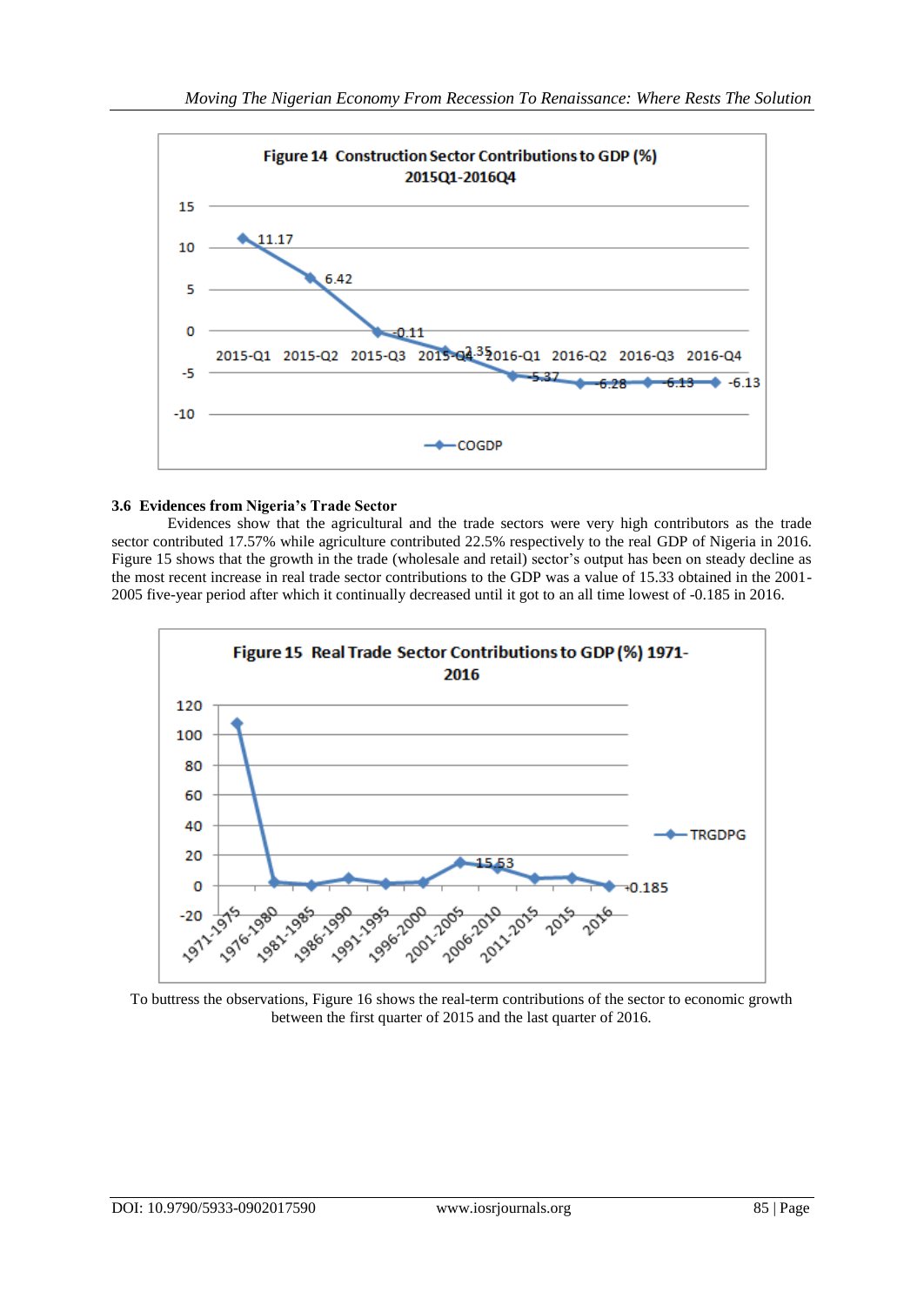

Figure 16 shows that apart from the fourth quarter of 2015, which recorded a slight improvement, the rate at which activities in the trade sector performed have continued to diminish with further downward movement from -1.38% to -1.44 in the fourth quarter of 2016. This is a feedback to the Nigerian economy and it points to the reality that retail and wholesale trading are performing below expectations.

## **3.6 Nigeria's Service Sector**

Nigeria's service sector comprises of activities like transportation, communication, utilities, hotels & restaurant, government services, community, social & personal services, etc. Figure 17 contains the rates at which Nigeria's service sector grew, in real terms, between 1971 and 2016.



While acknowledging the steady growth in Nigeria's service sector output, it is clear that its recent all time high growth was recorded in the 2006-2010 five-year period (with an obvious push from the expanded telecommunication services, the delivery of good roads and other government services). Suffice it to note that this fit was lost in the 2011-2015 five-year periods with an all time lowest growth rate recorded in 2016. Figure 18 further justifies this assertion by showing a downward movement, from -1.17% to -1.52% for the third and fourth quarter of 2016 respectively in the rate of growth in the real service sector output of the Nigerian economy.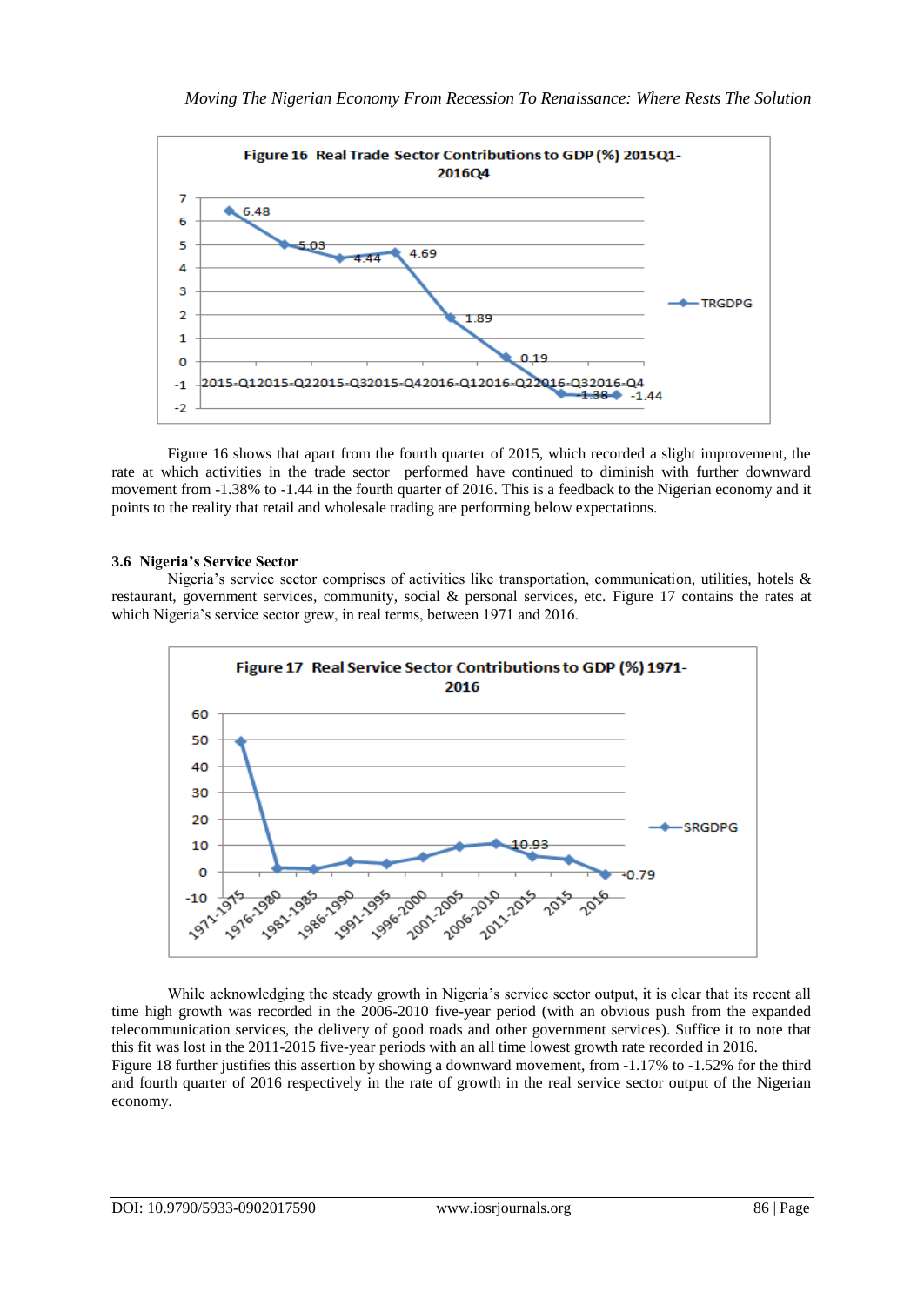

It is therefore conclusive that the poor performance of the service sector may have contributed to the recession currently faced by the Nigerian economy as activities of this real sector are receding.

# **IV. Implications of Sect oral Evidences of Economic Recession**

A comparative analysis of sectoral growth contributions to the 2015 GDP is captured on Figure 19. The diagram shows that while the agricultural, construction, trade, and service sectors had positive growths and were therefore not in recession, the industrial sector is suspected to have caused the receding economic growth observed in 2015, part of which spilled-over to 2016 as the sector grew by -2.25% in 2015. Figure 20 also provides the sectoral contributions to the real GDP in 2015.



It is easily observed that while the industrial sector contributed -10% to economic growth in 2015 (thereby reducing the potentials of the economy), the agricultural and construction sectors contributed 19% each, and the trade and service sectors respectively contributed 26% and 24% to Nigeria's economic growth for the year.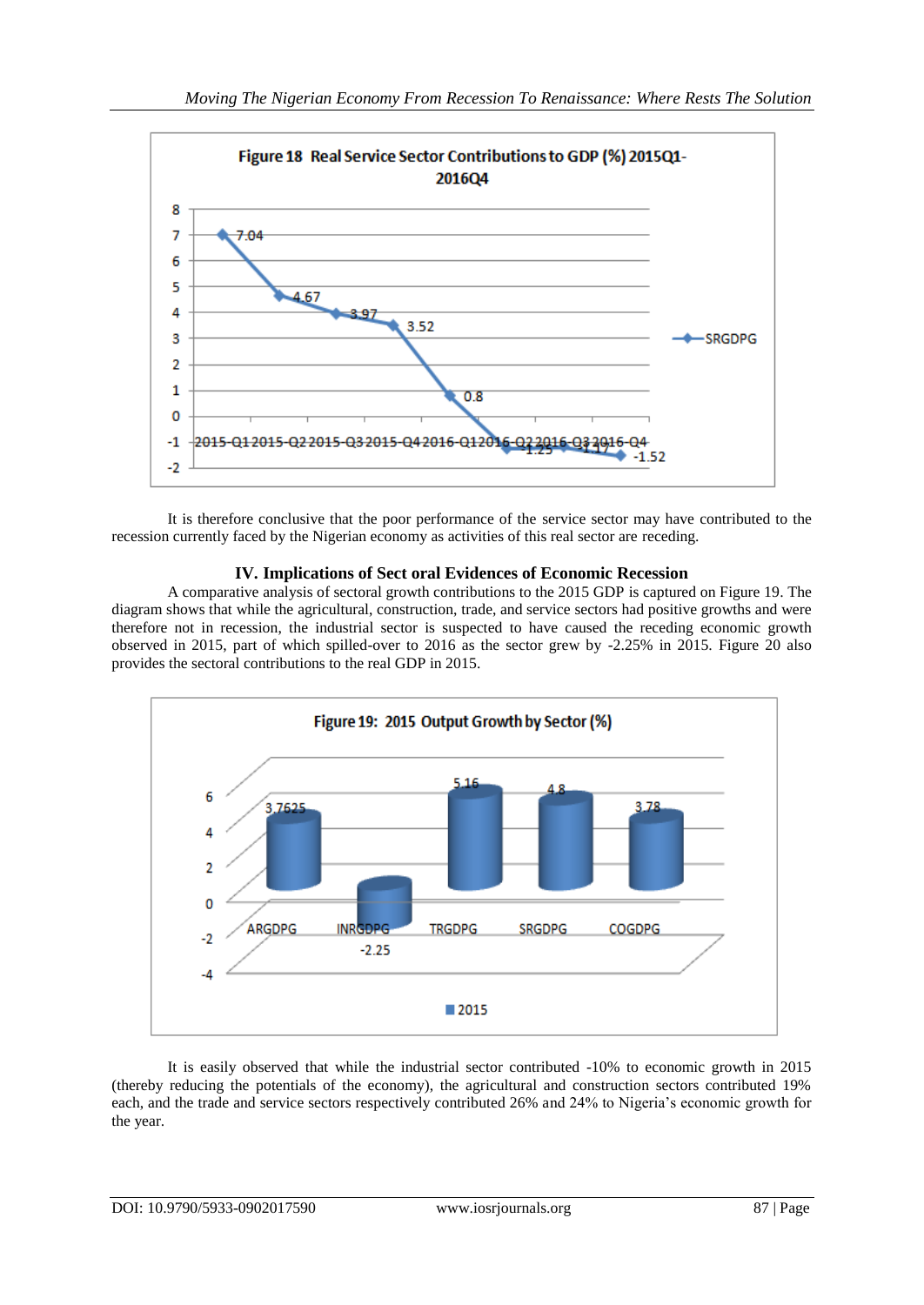

Furthermore, evidences from Figure 21 proved that only the agricultural and service sectors outputs had positive growth of 4.05% and 0.79% respectively throughout 2016. Growth in the trade sector output grew positively only in the first quarter of the year after which it became negative just like those of the other three real sectors of the Nigerian economy.



The negative sectoral contributions of the real sectors of the Nigerian economy are also brought to light in Figure 22. As noted earlier, only the agricultural sector was able to contribute to the real GDP for the year 2016. This is observably credited to the exigencies of the recession and the desire for the diversification of foreign exchange earnings pursued by both the central and federating units of the economy.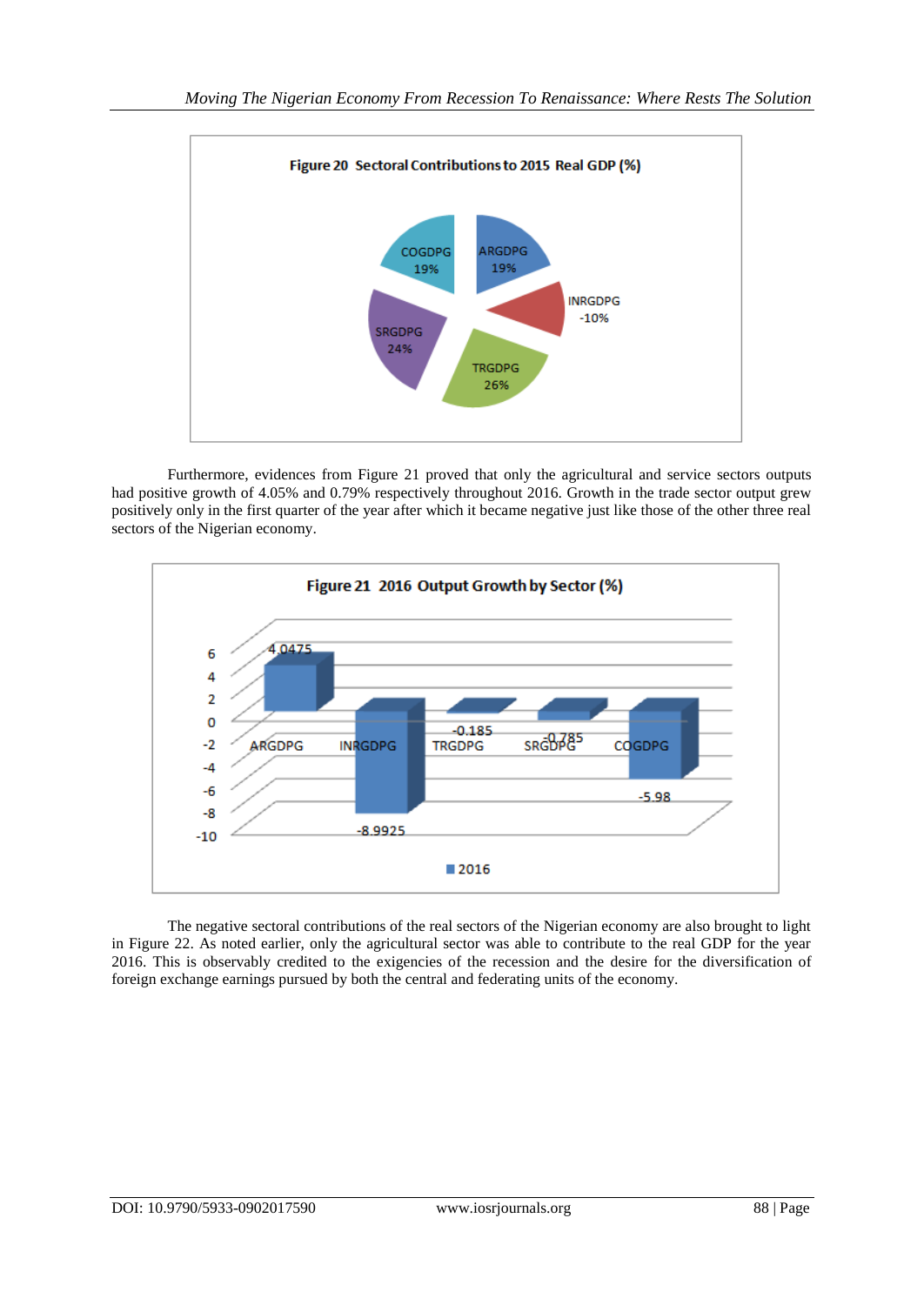

Figure 22 also confirms the situation already posited in Figure 21. While the other four real sectors of the economy bore tales of recession in their production activities, the agricultural sector was able to contribute positively to the growth of the Nigerian economy for the year 2016.

Conclusively, this study discovered a co-movement between the growth rates of Nigeria's real GDP and service sector contributions. This observation is a pointer to the role played by human capital development, entertainment subsector growth and improved service delivery in the distribution chain.



# **V. Conclusion and Policy Recommendations**

Moving the Nigerian economy from recession to renaissance is achievable. It demands commitment on the part of government in providing the threshold. The potentials of the Nigerian economy have been greatly hampered by inconsistencies in policy applications as well as government's non-commitment to the provision of level playing grounds and favourable business climate. These insinuations are fathomed in government's inability to provide functional transportation facilities and steady electricity; charging of multiple and excessive taxations; high cost of fuel and general difficulty in Nigeria's business environment as expressed in CBN (2016c).

Provision of basic infrastructure, human capital development, steady energy and power supply, and good administration should be recognized as drivers of the industrialization process. As Nigeria pursues its policy of diversification, the service sector policy-mix which enhances the business and investment climate must be put in place while providing the enablement for sustaining the current tempo in the growth of the agricultural sector. This will give some respite for improvements in people's welfare as the agricultural sector has shown its potentials in contributing positively to the growth of the economy since the on-set of the current economic recession.